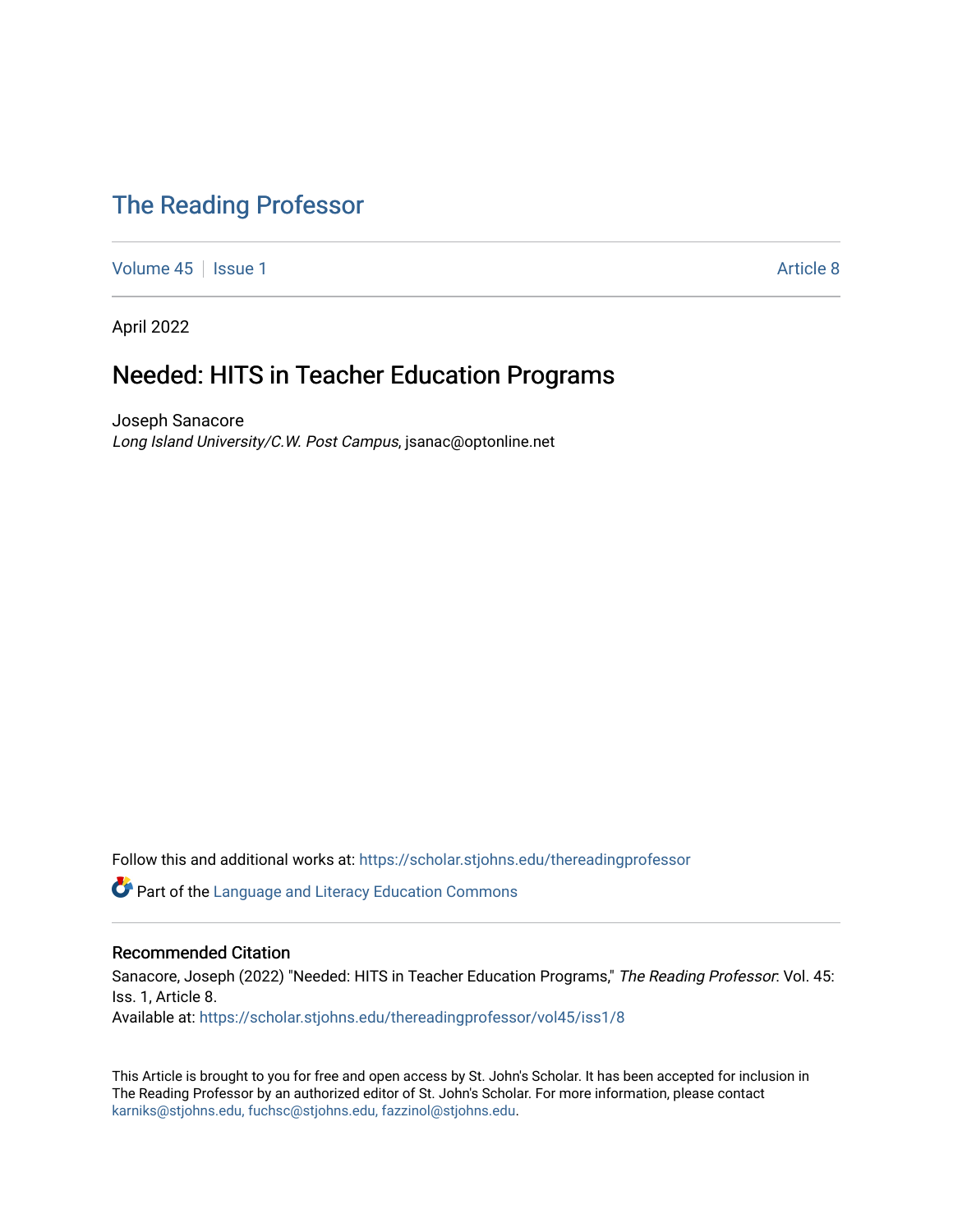## **Needed: HITS in Teacher Education Programs**

#### **Joseph Sanacore**

**Post Campus of Long Island University**

#### **Author's Note**

Dr. Joseph Sanacore [\(jsanac@optonline.net\)](mailto:jsanac@optonline.net) is a journalist, researcher, and professor at the Post Campus of Long Island University, Brookville, NY. Dr. Sanacore has written more than 100 articles, essays, and book chapters. His most recent book is *Teaching Critical Thinking in the Context of Political Rhetoric: A Guide for Classroom Practice (2022, Routledge/Taylor &* Francis).

#### **Abstract**

From kindergarten children to graduate-level students, critical thinking is vitally important for personal and academic growth. Because today's world is saturated with all types of information, citizens—young and old—need the tools for determining what is true, "fake," or biased. Especially needed are teacher education programs that support higher interactive thinking skills (HITS) for undergraduate and graduate students. Whether they are preparing for student teaching or engaged in classroom practice, education majors benefit from gaining insights about critical thinking so they can nurture this growth in the children and adolescents who are entrusted to them. Fortunately, professional literature and evidence-based practices are available that support efforts to understand the critical thinking process and to apply it across content areas, resulting in transfer of learning.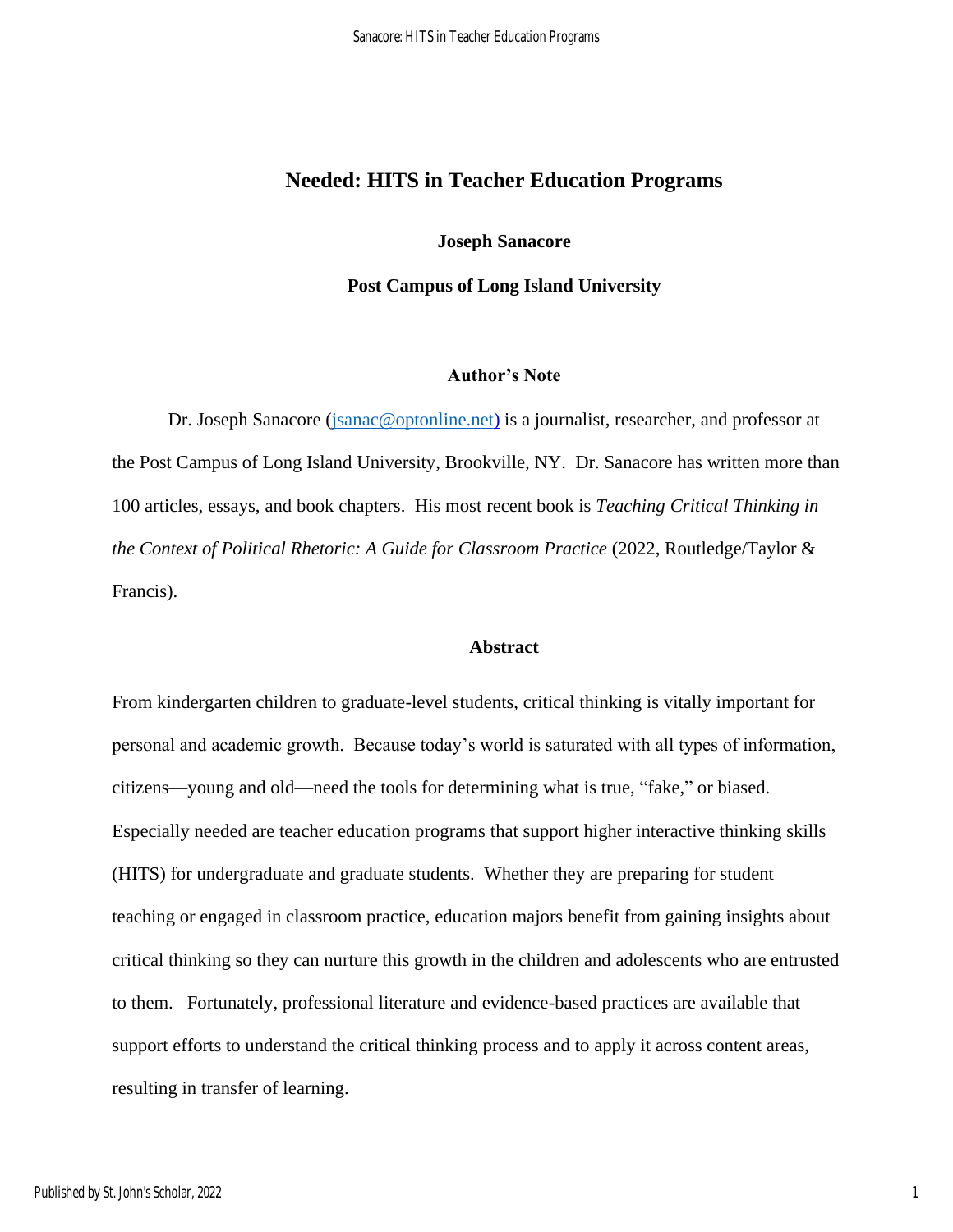*Keywords:* critical thinking, teacher education, cultural changes, controversial issues, instructional strategies

The blitz of information during the past several decades, sometimes referred to as *the knowledge explosion*, instigates a call to action to teach critical thinking. Especially needed are teacher education programs that highlight the value of engaging children and adolescents in higher-level thinking. In these programs, undergraduate and graduate students need to develop a profound understanding of the critical-thinking process so they can apply related evidence-based practices to the students who are entrusted to them. Whether they are preparing for student teaching or currently engaged in classroom practice, they are the key players for nurturing critical thinking in their diverse population of K-12 students.

### **What Is Critical Thinking?**

I often refer to critical thinking as higher interactive thinking skills (HITS) because it is hard to imagine deep thinking without engaged communication for processing and interpreting meaning in any venue. At the very least, critical thinking requires an understanding of the nuances of subject matter (Sanacore, 2022) and engagement in reflective thought based on experience (Dewey, 1933, 1938, 1944). The ultimate aim is to encourage thinking that is selfdisciplined, self-directed, self-monitored, and self-corrective so that an individual can improve the quality of her or his thinking by skillfully analyzing, assessing, and reconstructing it. The Foundation for Critical Thinking (2019) supports this perspective and its connection to any subject, content, or problem. This connection is essential because efforts to promote critical thinking are most effective when they are linked to content (Willingham, 2019). The content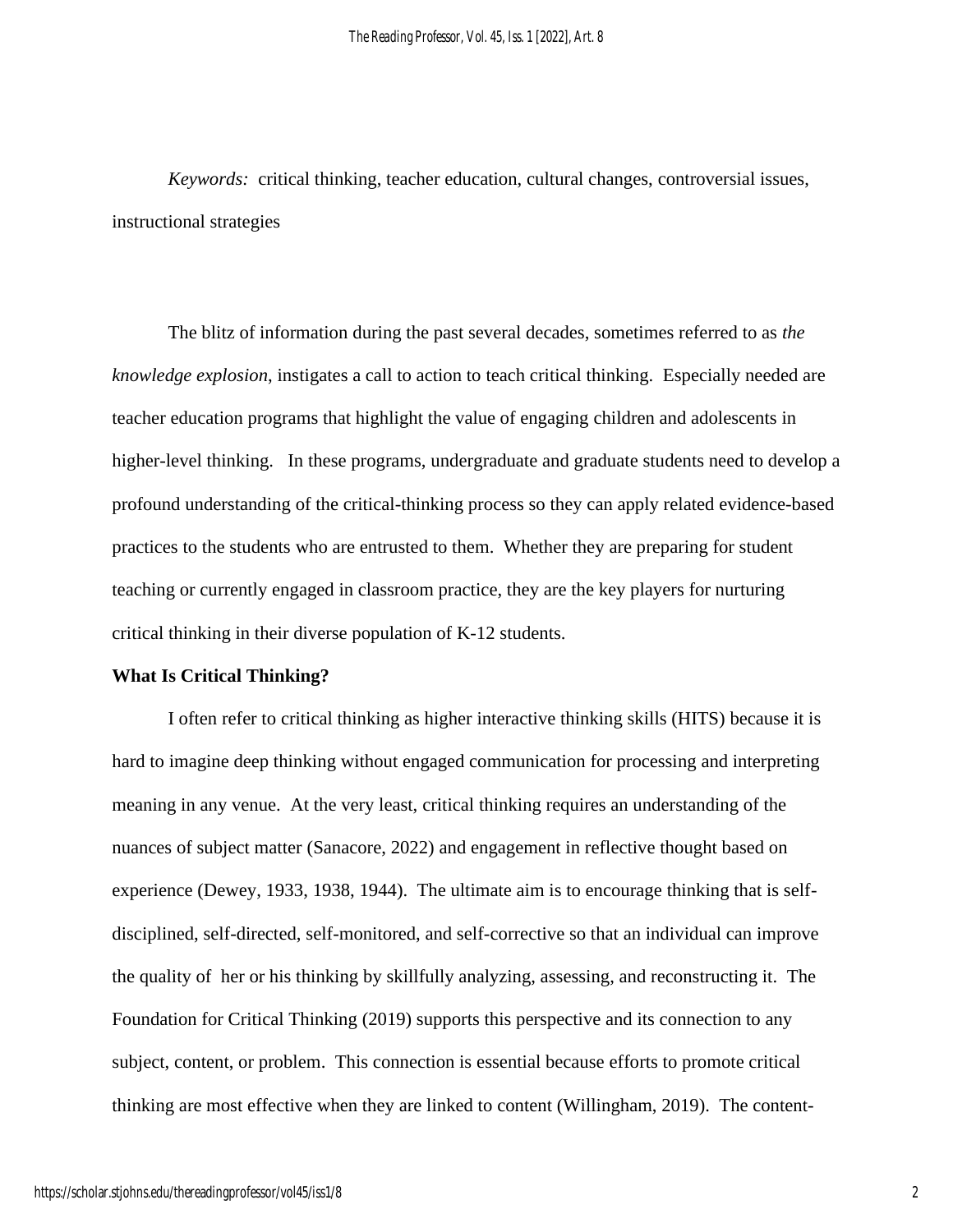based approach generates better outcomes than teaching critical thinking in generic courses that focus on well-intentioned, but limited, efforts that often result in fragmented learning with minimal transfer value to new contexts. According to Willingham (2020):

It is no surprise that programmes in school meant to teach general critical thinking skills have had limited success. Such programmes are usually curricular add-ons, during which students engage in critical thinking activities for perhaps five hours each week over the course of a year or two. Unfortunately, the evaluations of these programmes seldom offer a rigorous test of transfer.

Indeed, increasing the success of transfer necessitates the recognition, use, and application of critical thinking skills that are needed in specific content areas because different curricular content requires different critical thinking skills.

A related issue is college faculty's understanding and use of the critical thinking process. In 1997, Paul, Elder, and Bartell conducted in-depth interviews in 38 public universities and 28 private universities to determine how faculty think about critical thinking and how their thinking influences the structure of their classes. These interviews were intended to provide information on the extent to which California students in teacher-preparation programs were being instructed in approaches that facilitate skill in critical thinking and the ability to teach it to others. The results of the interviews indicated that:

irrespective of the diversity of language used, the central problem is that most faculty have not carefully thought through any concept of critical thinking, have no sense of intellectual standards they can put into words, and are, therefore, by any reasonable interpretation, in no position to foster critical thinking in their own students or to help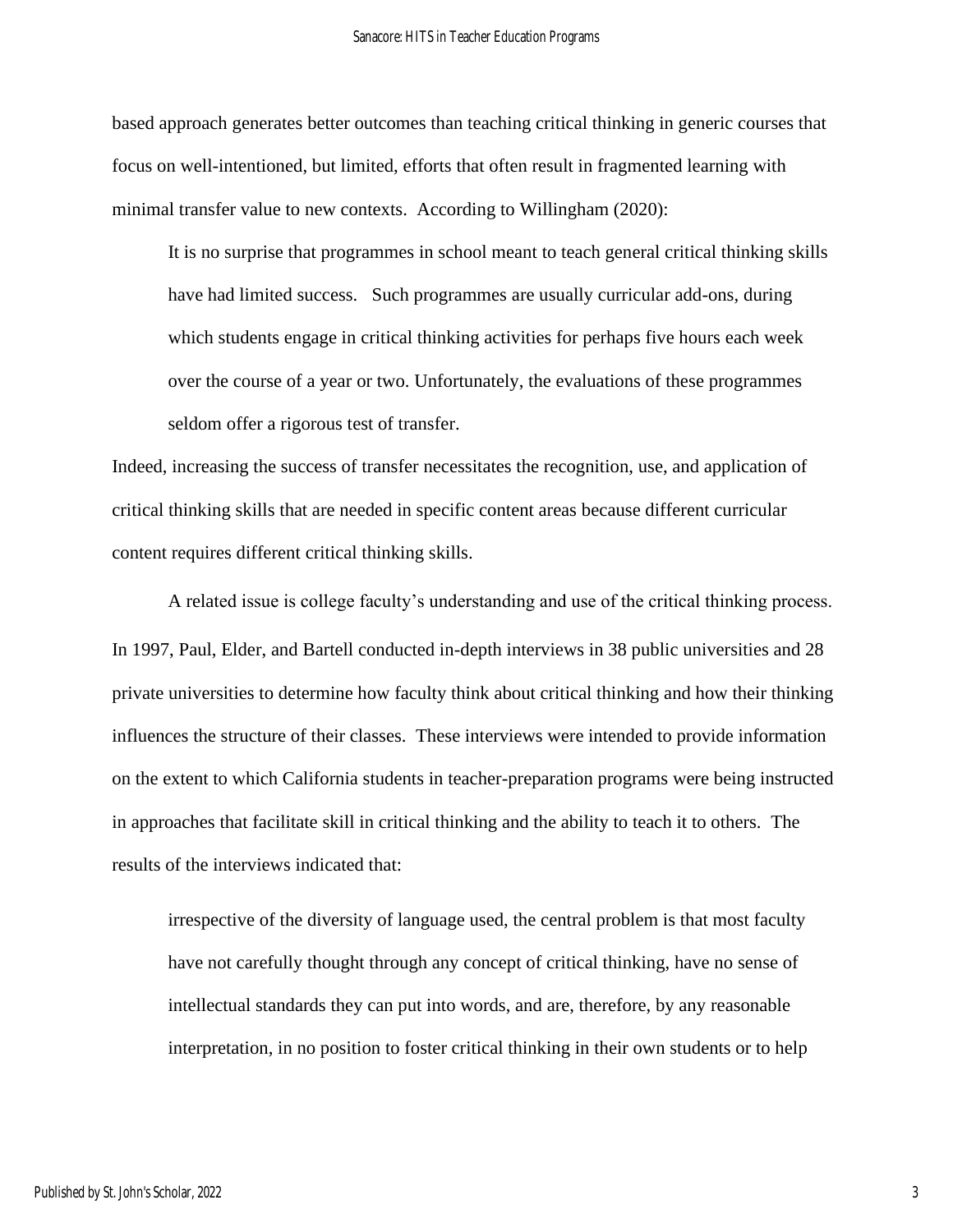them to foster it in their future students—except to inculcate into their students the same vague views that they have.

In 2004, Paul wrote a comprehensive research synthesis titled "The State of Critical Thinking Today." The study indicated that most college faculty at all levels did not have substantive knowledge of critical thinking, but they believed they understood it and were teaching it. The study also indicated that the norm for college instruction was lecture, rote memorization, and short-term study skills, even though improving the quality and quantity of peer-to-peer and student-to-faculty interactions has been a research and instructional priority for nearly a century (Belcher, Hall, Kelley, & Pressey, 2015).

#### **Has the Culture Changed?**

It might be interesting for college faculty to compare the results of Paul's (2004) study with the current state of critical thinking at their college and to determine if they are accommodating the higher-level learning needs of their usually diverse student body. This comparison should consider the three important aspects of the study with pertinent examples and reflections (see Figure I). Comparing the results of Paul's synthesis with the current state of critical thinking at colleges might reveal that the current college culture has either changed significantly or moderately or minimally in how faculty meet students' higher-level learning needs. My assumption is that most faculty are well aware of how their students' personal and academic cultures have changed, but faculty might not be addressing cohesively the many facets of such change. Because children, adolescents, and college students have an intimate bond with their laptops, iPads, cell phones, and other technological devices, they have easy access to ideas, opinions, and values that agree with their perspectives. As these "ideological bubbles" support people's comfort zone, they hinder a broader understanding of other viewpoints (Sanacore,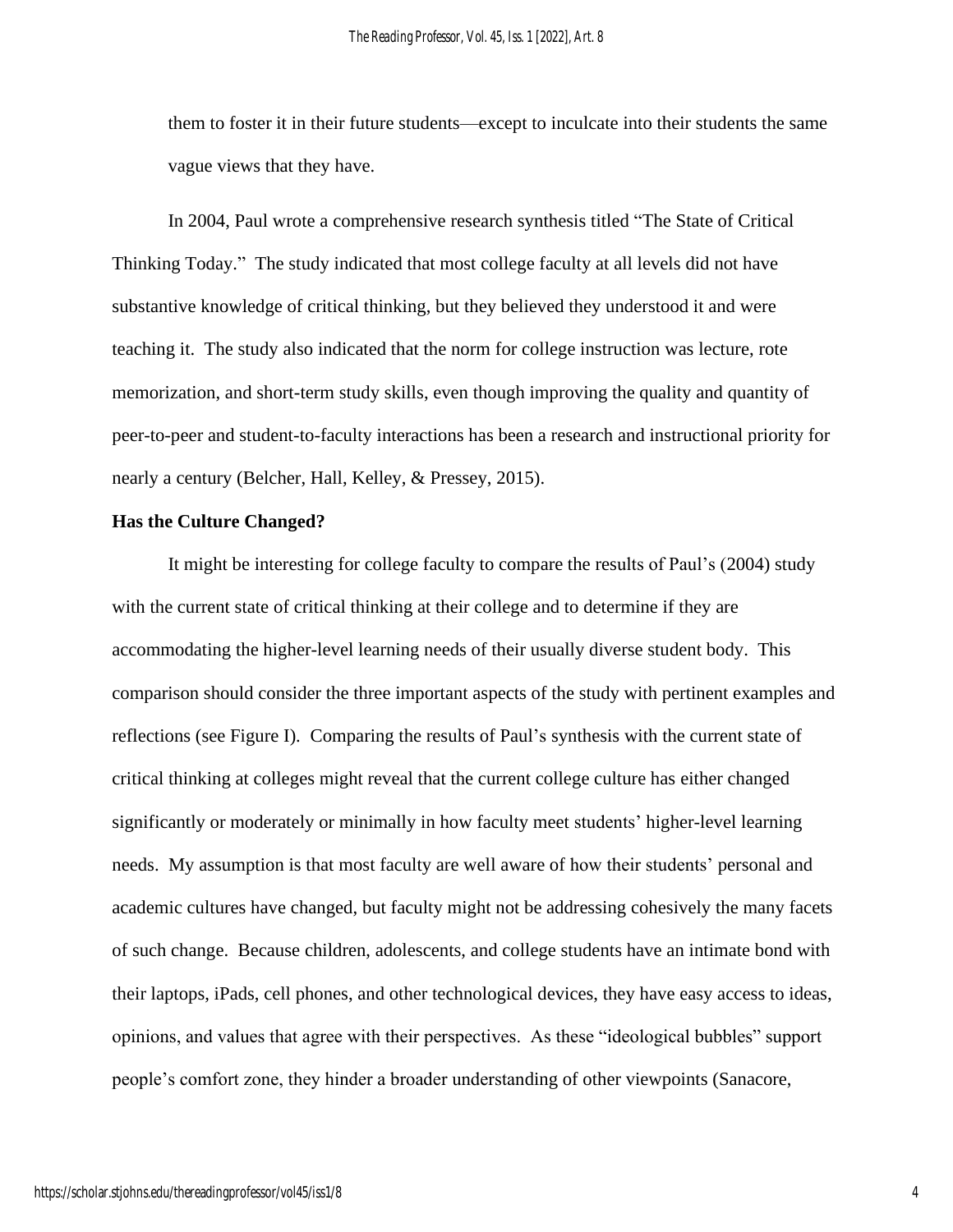2022). Students benefit from exposure to a variety and diversity of learning experiences as faculty complement lecture and memorization formats with application and transfer of learning opportunities.

Every semester, I survey my undergraduate seniors and graduate students to determine how much they remember from their first-year and sophomore "core" requirements. The results of this survey are mixed, and they suggest that most students were expected to memorize information from textbooks and lectures and to "regurgitate" it on subsequent tests. I then ask them if they remember the "important information" that was tested. Inevitably, they only remember something that appears to be a general outline similar to a table of contents, or they remember a topic in which they were interested. Most couldn't even remember the title of the required textbook or its author, nor did they demonstrate an interest in taking subsequent electives related to core content. This problem was evident in required courses such as Western Civilization, but history majors who planned on becoming social studies teachers did not have significant memory loss, probably because they were interested in the content of Western Civilization and applied this conceptual knowledge to subsequent history courses. A similar analogy occurred in core courses such as mathematics and science and social science as students who majored in these areas had less memory loss. In contrast, students who did not have a declared major related to core courses remembered less information from those courses. Yet all students were required to memorize the same amount of information for their tests.

As a strong proponent of core requirements, I believe students, regardless of their majors, benefit from a broad foundation in the arts, humanities, social sciences, sciences, mathematics, and other content areas. Exposure to wide and varied content increases opportunities for expanding interests, building prior knowledge, and solving complex academic and societal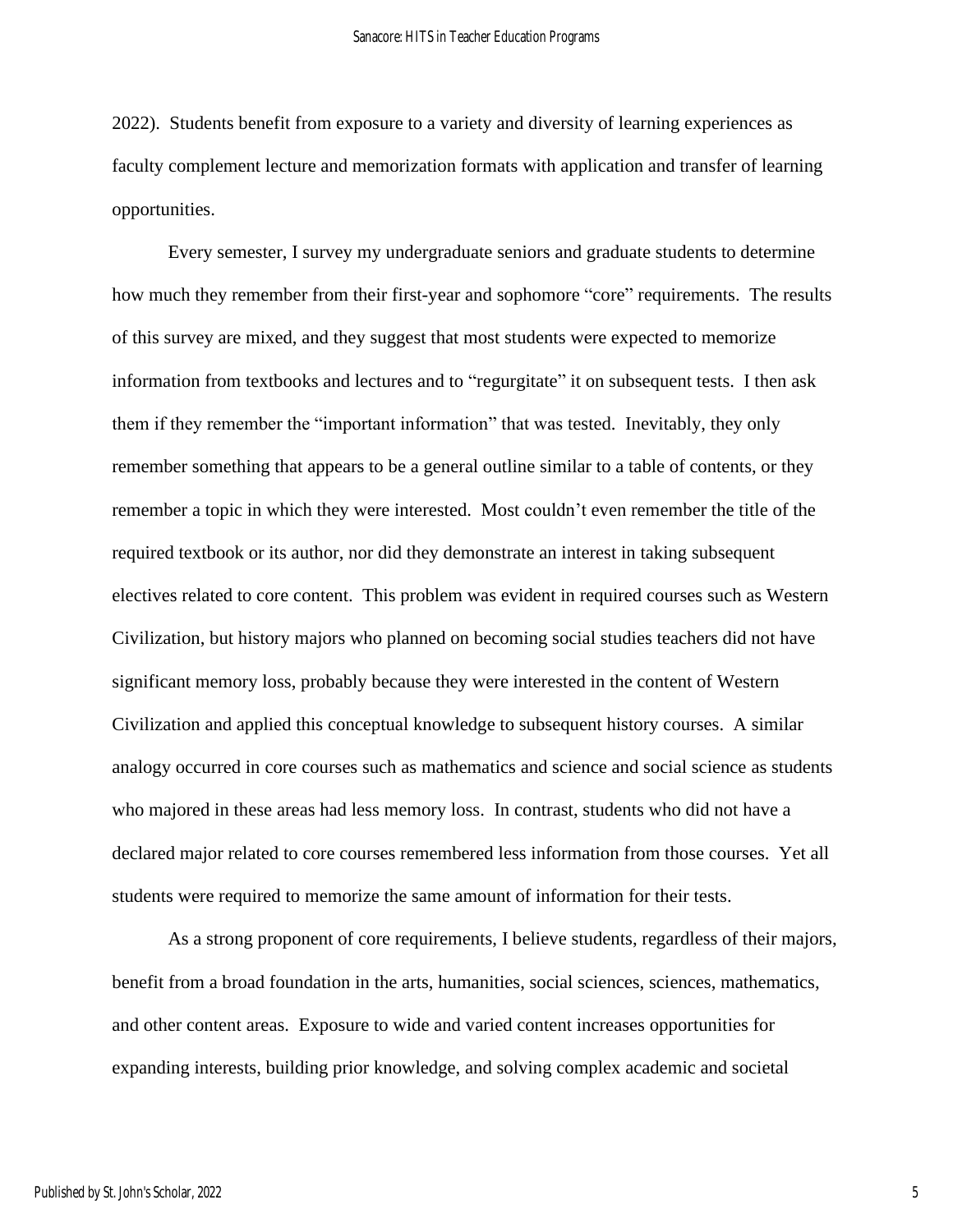problems. Writing in *The American Scholar,* James Heffernan (2021) reminds us that "we need literature and the humanities now more than ever, because they strive to heal, to nurture the most priceless of all our possessions: our humanity." Over time, however, we all forget information especially if we don't use it in subsequent courses or in our professions. Moreover, students often resent or see little value in taking required courses that they perceive to have minimal value for their majors or current interests. This is not a new problem, and I remember my friends and I had similar qualms when we were undergraduates.

#### **What Is Needed?**

Rather than stressing a plethora of facts to be memorized (that may or may not have long-term value), faculty should consider emphasizing retrieval strategies so students can learn how to access and evaluate important information, when needed. These strategies can be practiced and reinforced in individual and small-group projects as well as in take-home and open-book exams. This direction accommodates a diversity of learning needs and also supports core standards as it encourages greater interest in and exploration of core topics, with the positive side-effect of students (probably) enrolling in subsequent core-related courses.

Students also benefit from engagement in truth-seeking discussions and assignments that highlight thought-provoking topics in their majors, minors, and core courses. One such topic is political rhetoric and its implications for exploiting citizens—older and younger—who desire a better life with their families. Historically and philosophically, Socrates (2018) insisted that he was not a teacher whose traditional role was to "pour" information into the "empty" minds of students; instead, he guided others through skillful questioning to reflect and realize independently what is true and good. Plato posited that there are truths to be realized, and we can apprehend truth when we use our reason correctly (Vaughn, 2017). Aristotle (1924/2011;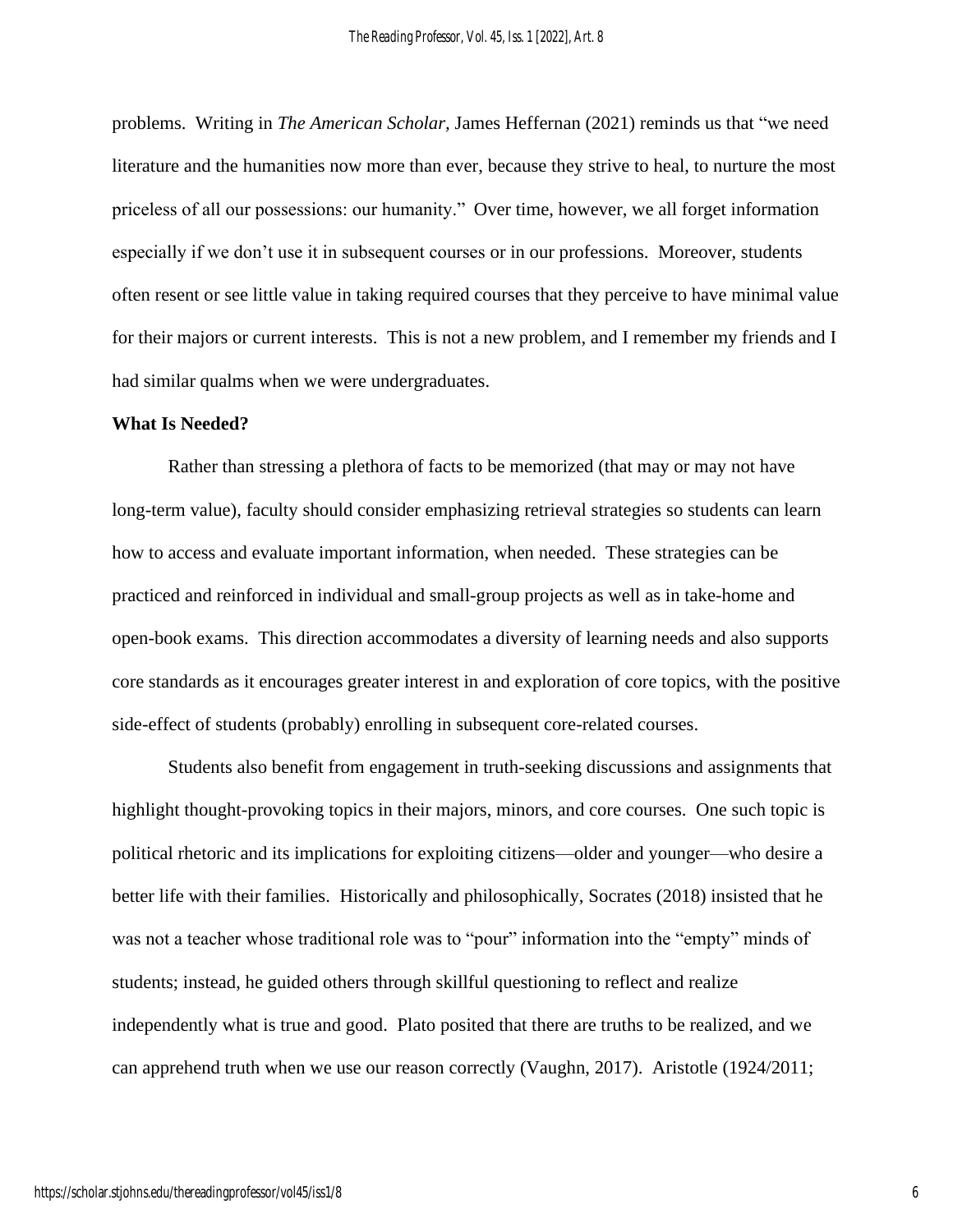Minin-White, 2017) believed that the purpose of rhetorical speech was "to lead to decisions," but he observed that sophistic rhetoric deliberately used ambiguous language and misleading arguments to deceive listeners. John Stuart Mill (1859/2001) believed the full meaning of many truths can only be understood with personal experience and with an equal understanding of other perspectives. More recently, Nel Noddings and Laurie Brooks (2017) focused on teaching controversial issues as a venue for promoting critical thinking and moral commitment.

#### **HITS and Controversial Issues**

Supporting higher interactive thinking skills (HITS) as a response to political rhetoric and other controversial issues is a valuable strategy for nurturing students' awareness of how words are used to change people's beliefs for better or for worse. Regrettably, some politicians, teachers, professors, philosophers, religious leaders, neighbors, parents, journalists, news anchors, sales persons, and others have used rhetoric to exploit, lie, exaggerate, bully, and promote bigotry. A related concern is that when teacher educators promote critical discussions, they should be keenly aware of their own biases and should not directly or subtly influence students toward accepting them. Moreover, reflections based on experiences help students to realize that no person or text is neutral and that they need to listen attentively to other viewpoints before articulating their own opinions. As our education majors reflect on this teaching/learning context, they are more likely to become positive role models in their student teaching and classroom practice.

Encouraging immersion in controversial topics, however, can result in frustration. Most exacerbating are social media platforms that provide opportunities for "virtually" anyone to influence public opinion via fake video, audio, and other Artificial Intelligence technologies. Such manipulation of and by the media creates many challenges for students when they attempt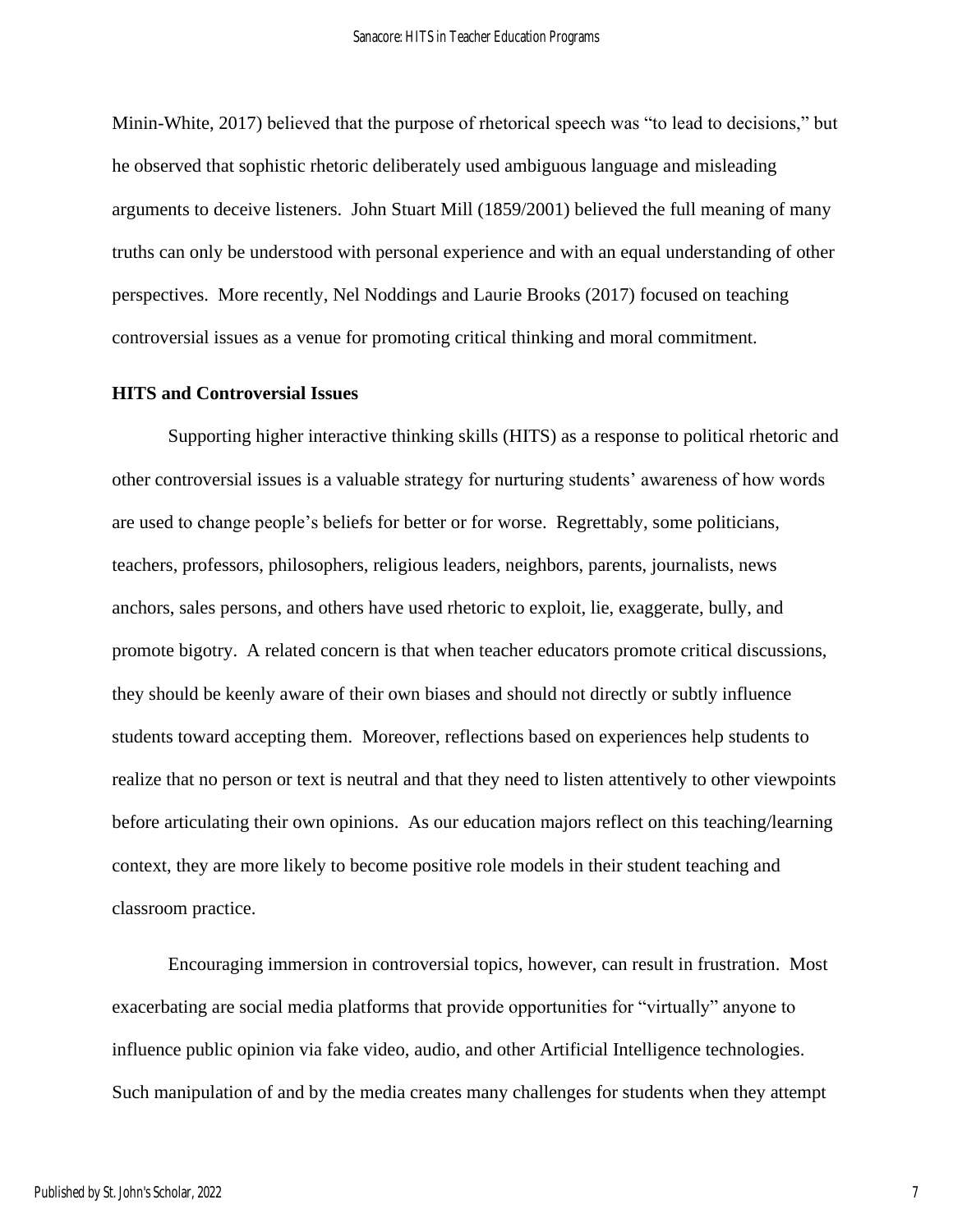to distinguish credible facts from biased news. Sometimes, these challenges result in continuous frustration, which might cause mistrust in all media sources and might even dissuade our education majors from becoming immersed in the hard work of pursuing the truth. More problematic, these undergraduate and graduate students might believe that pursuing the truth is the impossible dream and that it is a waste of instructional time to focus on critical thinking with the children and adolescents who are entrusted to them.

#### **Critical Thinking from a Teacher Education Perspective**

As teacher educators, we have a vitally important responsibility of preparing our education majors to engage in collaborative projects and to plan developmentally appropriate lessons that support higher-level thinking in elementary, middle, and high schools. These efforts include (but are not limited to):

- **Using children's literature as a foundation for inferential discussions and immersing young children in quality books with rich illustrations, typography, design elements, and other multimodal connections to text:** Children's books that stimulate inference making include ambiguous texts, such as Emily Gravett's *Wolves*; didactic texts, including Miriam Schiffer's *Stella Brings the Family*; and fractured fairy tales like Jon Scieszka's *The True Story of the Three Little Pigs*. Kelly and Moses' (2018) research provides valuable suggestions for using children's literature as an impetus for inferential discussions.
- **Supporting independent reading, vocabulary development, and comprehension with an extensive classroom resource center, including a wide variety of traditional and multimodal materials:** These materials should represent a variety of interest and readability levels, and K-12 students should have opportunities to choose materials in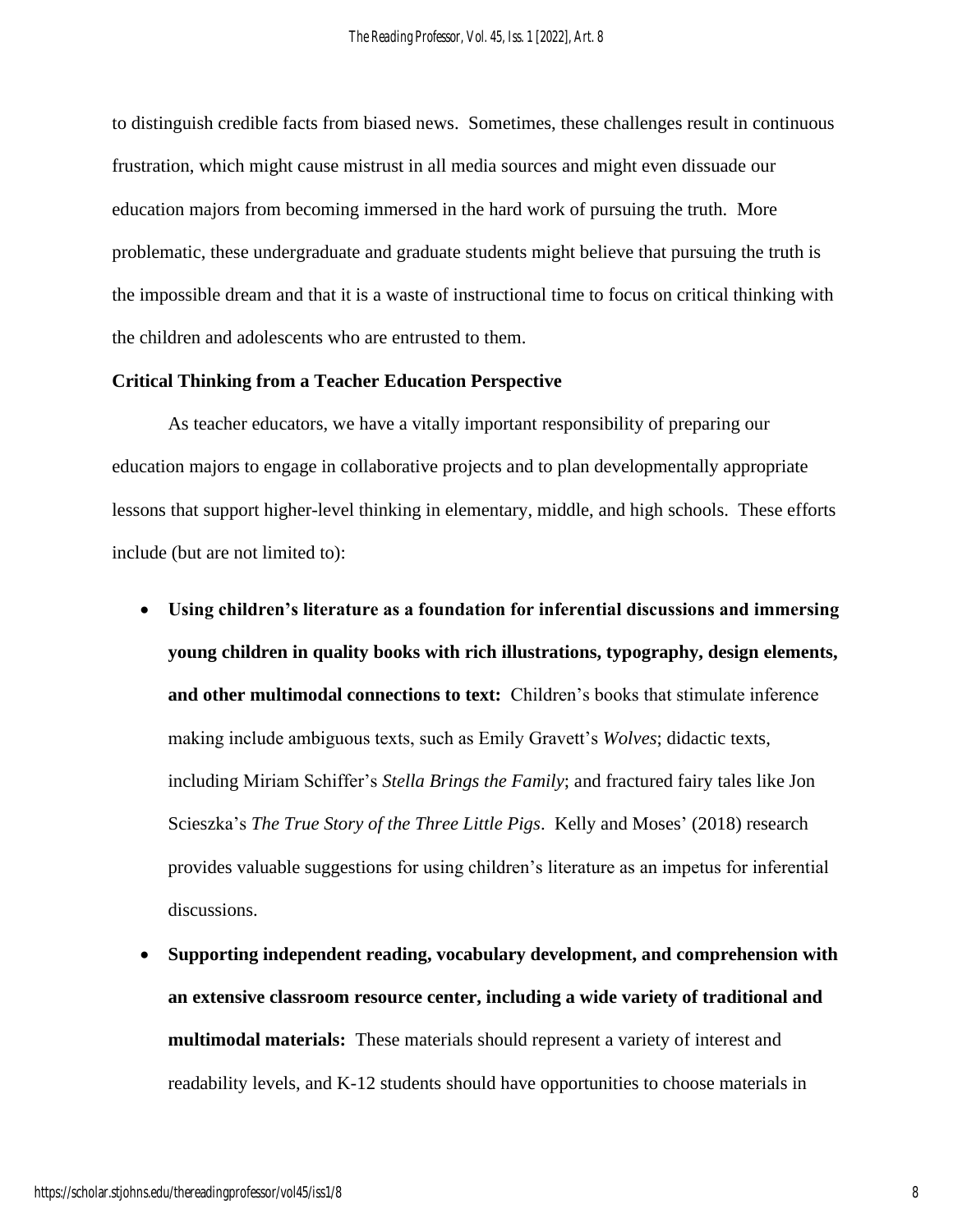which they are interested and to read them at their own comfortable—reflective—pace. When student teachers and practicing teachers respect children's choices, a foundation is set for developing the lifetime literacy habit, for building and activating content knowledge, and for applying newly gained insights to other learning contexts (Sanacore, 2022; Sanacore and Palumbo, 2010).

- **Pairing the concepts and themes of young adult (YA) books with more challenging versions:** For example, pairing Bette Green's *Summer of My German Soldier* with Anne Frank's *Diary of a Young Girl* increases motivation for reading serious fiction and nonfiction about World War II and also provides a forum for comparing and contrasting settings, characters, plots, language use, themes, and other elements of narrative and diary/journal writing.
- **Demonstrating respect for graphic books—e.g., fiction, nonfiction, poetry, plays and asking serious character and plot questions:** For example, "Is the body language of the characters relevant to their personalities, and if so, to what extent?" "Think about working with a partner and creating a story or nonfiction piece that connects both print and graphic text. Feel free to enhance the meaning and enjoyment of your work by combining traditional print, speech and thought balloons, frames, panels, line, color, shading, and other graphic elements" (Stearns, 2020).
- **Engaging in serious reflection as an important aspect of service learning:** When students learn to structure their reflective process, they can integrate classroom theories with community experiences, thereby gaining insights about critical thinking and its application and transfer to civic responsibilities (CCESI, 2020). Through these reflections based on experiences, students can adapt a critical framework for sharing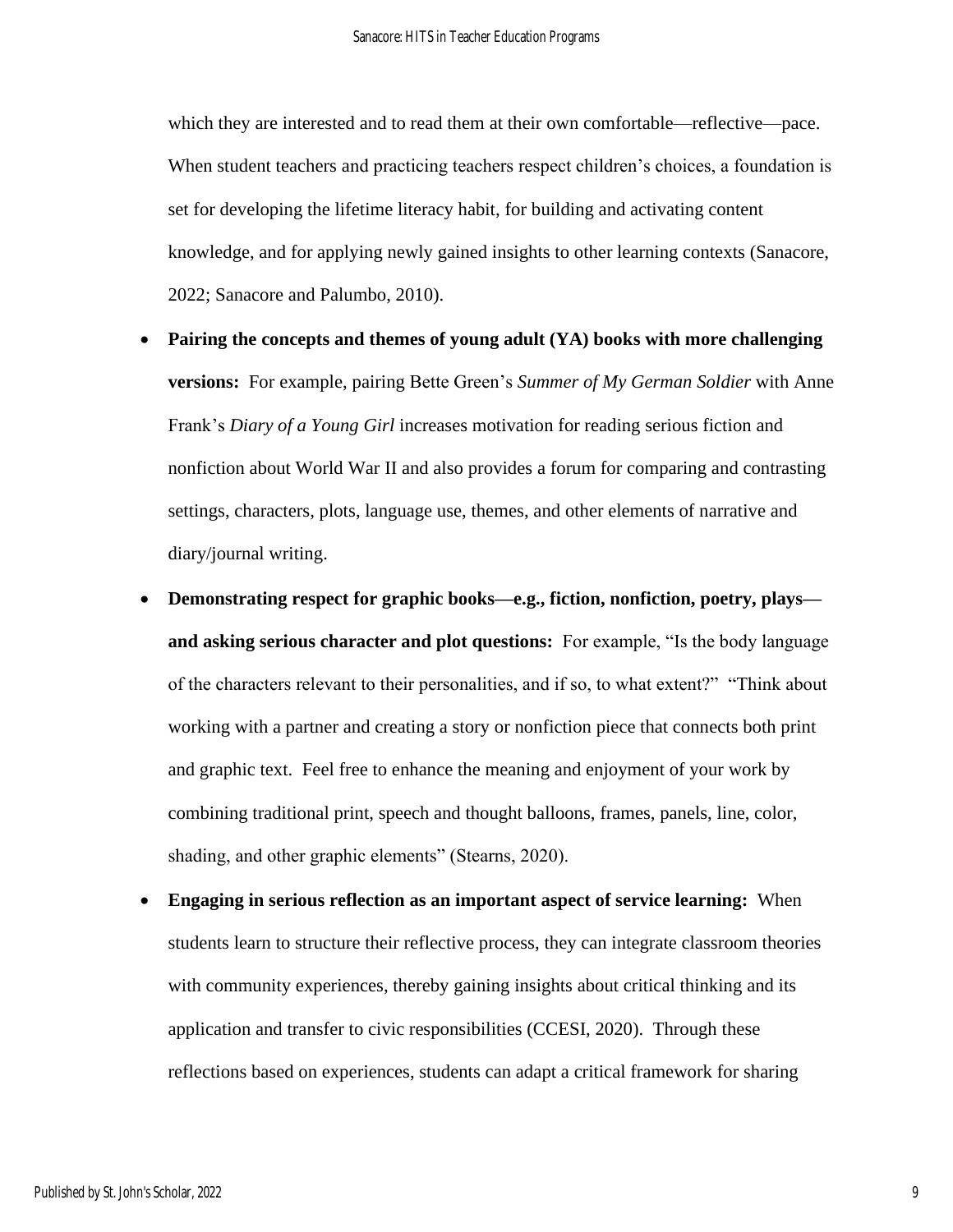feelings and reactions with peers, developing personal growth, challenging stereotypes, understanding and correcting faulty assumptions, and learning to become a responsible citizen. Sanacore (2022) noted, "Although this perspective is intended for mature students, it can be applied in developmentally appropriate ways to learners of all ages and grade levels" (p. 48).

- **Solving problems with creativity:** When students bring their unique knowledge base to new contexts, they often demonstrate critical thinking as they engage in the problemsolving process. In his thoughtful essay "Strange Bedfellows: Creativity and Critical Thinking: What You Thought You Knew About Creativity in Critical Thinking," Christopher Dwyer (2018) reminds us that reflective judgment is needed if new contexts require careful thought, including individuals' "purposeful, self-regulated consideration and understanding of the nature, limits, and certainty of knowing; how this can affect how they defend their judgments and reasoning in context; and acknowledgement that their views might be falsified by additional evidence obtained at a later time." One of the many ways of supporting creative thinking and problem solving is to incorporate humor into content area instruction. This approach is effective because it encourages creative risk-taking by giving students permission to express their own unique voice; it models playfulness and curiosity; it develops divergent thinking; it enhances creative problem solving; and it leads to creative fluency (Spencer, 2019).
- **Using graphic organizers to support effective instruction in critical thinking:** These tools are especially effective when applied to challenging vocabulary and concepts, and they include the Semantic Map, Semantic Feature Analysis Grid, Venn Diagram, Structured Hierarchical Overview, Anticipation Guide, Problem and Solution Format,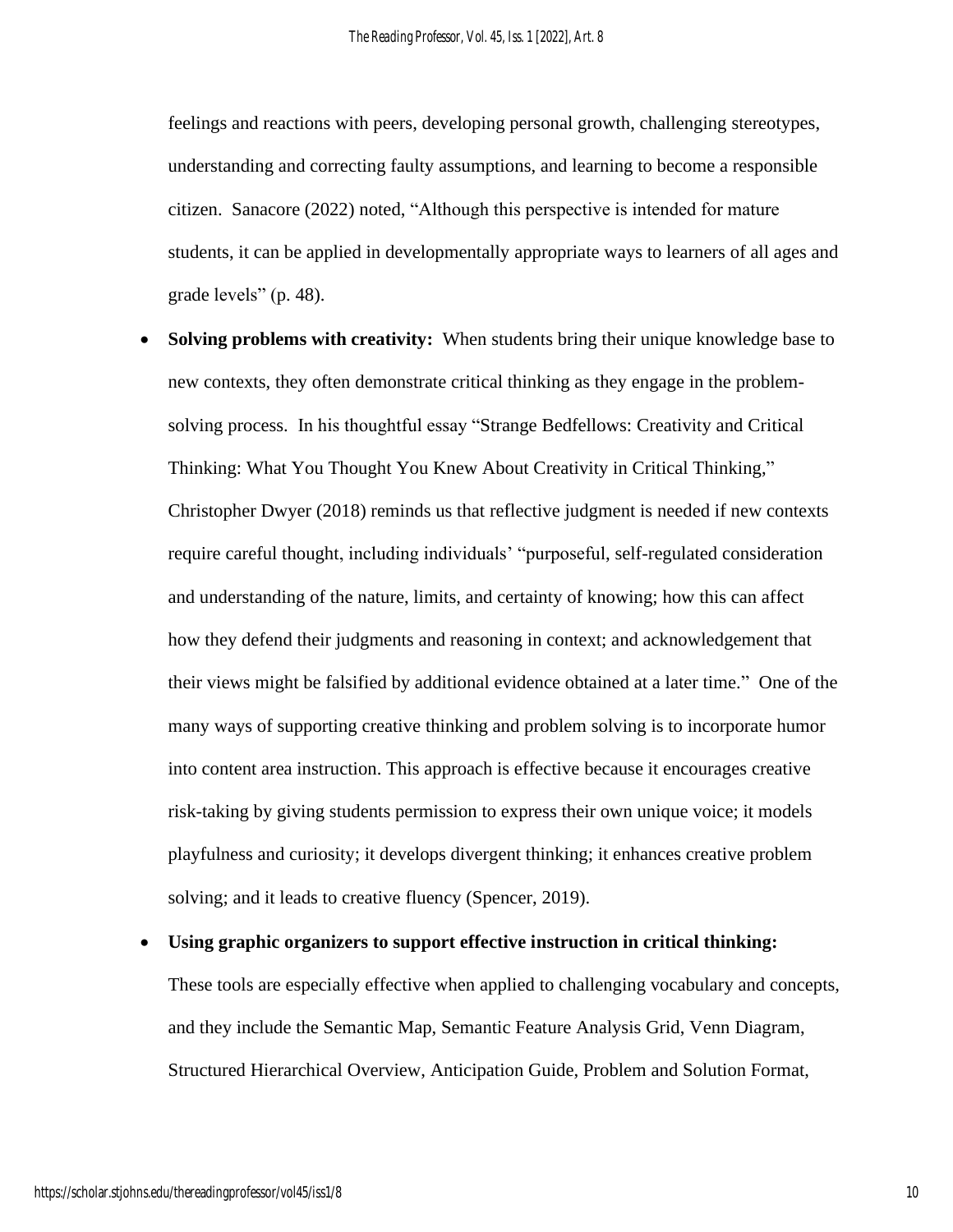Causes and Effects Chart, and K-W-L-Y Structure (Know, Want to know, Learned, Yet to learn). Graphic organizers support higher-level thinking when teachers adapt them to the objectives, strategies, resources, and reflections/evaluations of instructional lessons and units. Sanacore (2022) pointed out, "When graphic organizers are connected to meaningful content, these important tools help the human brain to make natural connections to learning, which can clarify and expand rich vocabulary and concept development…" and "this process reinforces the brain's capacity for understanding and remembering important content, skills, and strategies and then applying them to novel settings, resulting in transfer of learning" (p. 26).

These suggestions represent only a sampling of the many critical thinking practices our education majors can learn to adapt to their K-12 instructional lessons and units.

#### **In Retrospect**

Fortunately, there is a plethora of professional literature and evidence-based strategies and activities—too many to mention here—for nurturing growth and development in critical thinking and its application across the curriculum and through the grades, which further supports transfer of learning. Just click CRITICAL THINKING on your favorite web browser and discover the many updated approaches to thinking and knowing at higher levels and how education majors can learn and apply these approaches in student teaching and classroom practice. Of course, "buyer beware" advice and critical thinking reflections are needed because some of these websites represent marketing schemes that not only promise more than they deliver but also lack evidence to support their products. That said, when we continuously nurture our students' critical thinking—via civil discussions and projects that are open-minded, open-ended, and related to substantive topics—we enhance their experiences with accessing and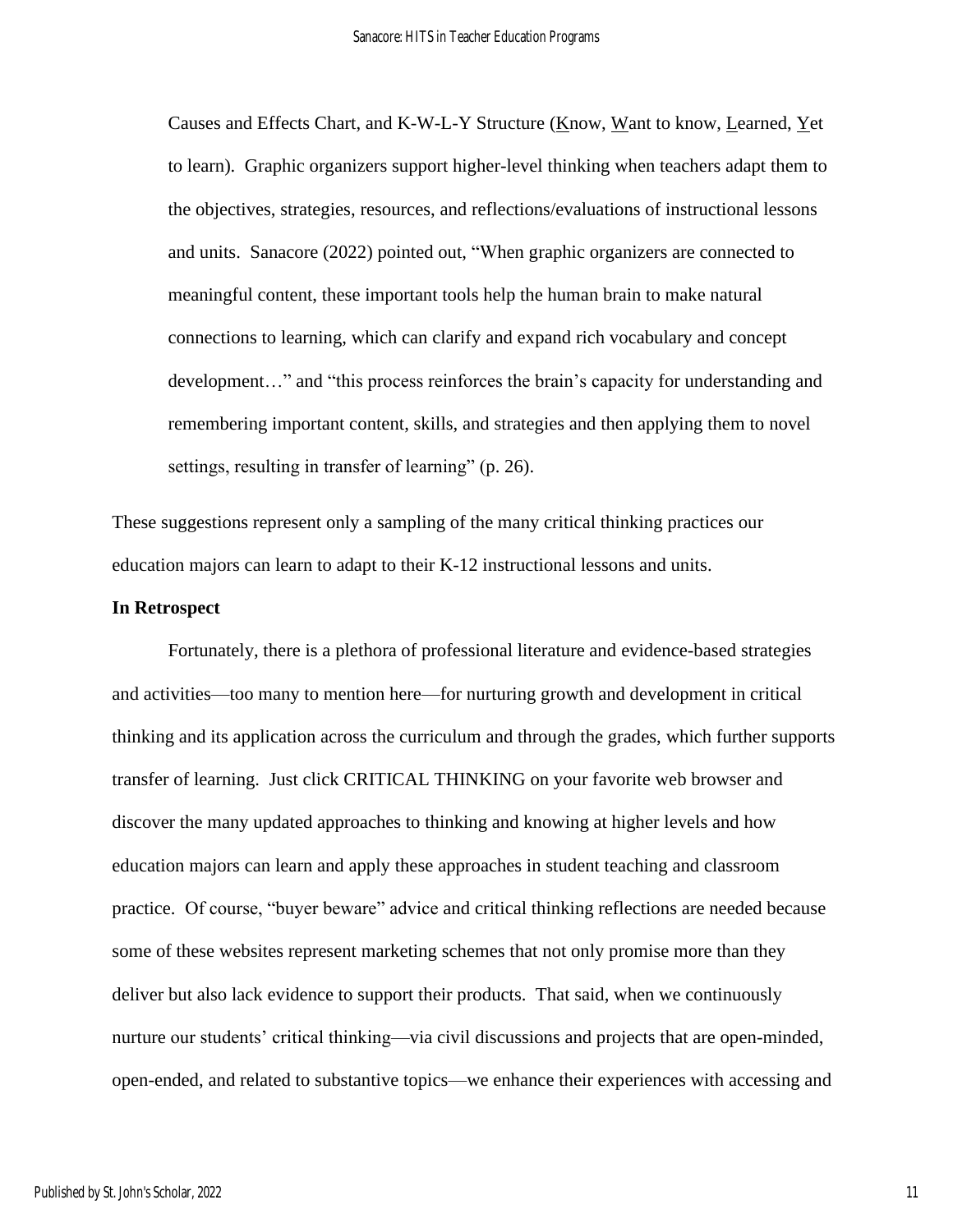discerning valuable content from a wide variety of traditional, digital, artistic, and other multimodal sources. As August Heckscher (1920) reminded us, "You will find some things to admire, some to criticize. The more the opinions differ the healthier the discussion, the greater the interest, the more educational the outcome" (p. 1). These experiences increase our education majors' capacity to be co-inquirers with their elementary, middle, and high school students, as these key players embrace equity and improve the quality of their lives personally and academically. From a societal perspective, supporting the value of higher interactive thinking skills (HITS) is a civic responsibility, which is vitally important for a strong democracy and for the survival of our planet.

#### **References**

- Aristotle. (1924/2011). *Rhetoric*. (J. H. Freese, trans). Charles River Editors [iBook version]. [https://itunes.apple.com](https://itunes.apple.com/)
- Belcher, A., Hall, B., Kelley, K., & Pressey, K. (2015). An analysis of faculty promotion of critical thinking and peer interaction within threaded discussions. Online Learning, 19(4). <https://files.eric.ed.gov/fulltext/EJ1079570.pdf>
- CCESI. (2020). Critical thinking and reflective practice." Center for Civic Engagement and Social Impact.

[https://www.wcupa.edu/\\_services/civicEngagementSocialImpact/facultyReflection.aspx](https://www.wcupa.edu/_services/civicEngagementSocialImpact/facultyReflection.aspx)

Dewey, J. (1933). *How we think*. New York: Heath.

Dewey, J. (1938). *Experience and education*. New York: Macmillan.

Dewey, J. (1944). *Democracy and education*. New York: Free Press.

Dwyer, C. (2018). Strange bedfellows: Creativity and critical thinking: What you thought you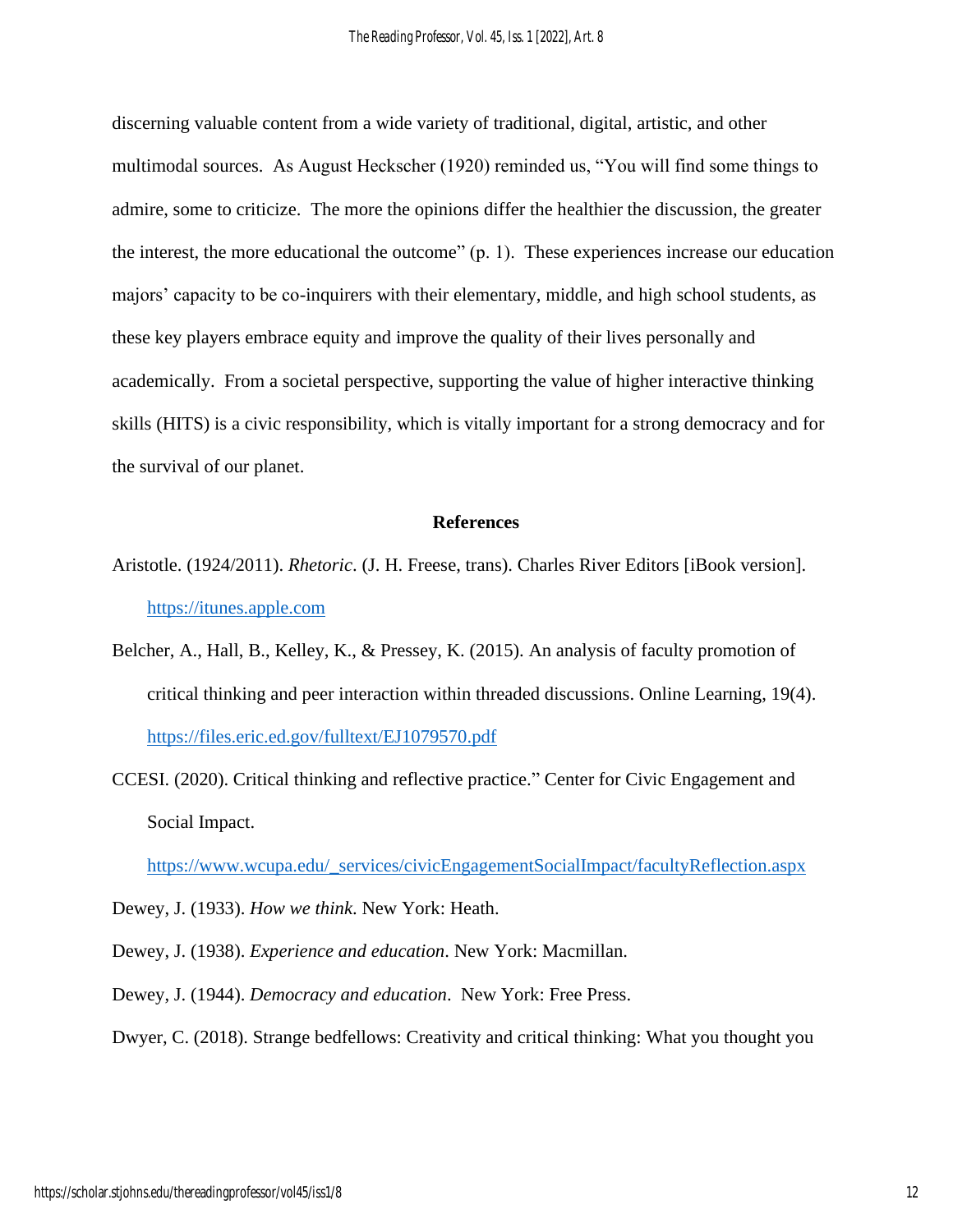knew about creativity in critical thinking.

[https://www.psychologytoday.com/us/blog/thoughts-thinking/201803/strange-bedfellows](https://www.psychologytoday.com/us/blog/thoughts-thinking/201803/strange-bedfellows-creativity-critical-thinking)[creativity-critical-thinking](https://www.psychologytoday.com/us/blog/thoughts-thinking/201803/strange-bedfellows-creativity-critical-thinking)

- The Foundation for Critical Thinking. (2019). Our concept and definition of critical thinking. <https://www.criticalthinking.org/pages/our-conception-of-critical-thinking/411>
- Heckscher, A. (1920). *The Heckscher Museum celebrates tracing history, inspiring the future.*  Exhibition June 5, 2021-January 9, 2022. Huntington, NY: The Heckscher Museum.
- Heffernan, J. (2021). Why we need the humanities: The word itself contains the answer. *The American Scholar*. [https://theamericanscholar.org/why-we-need-the](https://theamericanscholar.org/why-we-need-the-humanities/?utm_source=email)[humanities/?utm\\_source=email](https://theamericanscholar.org/why-we-need-the-humanities/?utm_source=email)
- Kelly, L., & Moses, L. (2018). Children's literature that sparks inferential discussions. *The Reading Teacher 72*(1), 21-29.
- Mill, J. S. (1859/2001). *On liberty*. Ontario, Canada: Batoche Books. [Mill, On Liberty.pdf \(pixel-online.org\)](https://eet.pixel-online.org/files/etranslation/original/Mill,%20On%20Liberty.pdf)
- Minin-White, D. (2017). *Political speech, doublespeak, and critical thinking skills in American education.* Unpublished thesis, Hamline University, Saint Paul, Minnesota. Student Capstone Projects, 83.
- Noddings, N., & Brooks, L. (2017). *Teaching controversial issues: The case for critical thinking and moral commitment in the classroom*. New York: Teachers College Press.
- Paul, R. (2004). The state of critical thinking today.

<https://www.criticalthinking.org/pages/the-state-of-critical-thinking-today/523>

Paul, R., Elder, L., & Bartell, T. (1997). Study of 38 public universities and 28 private universities to determine faculty emphasis on critical thinking instruction.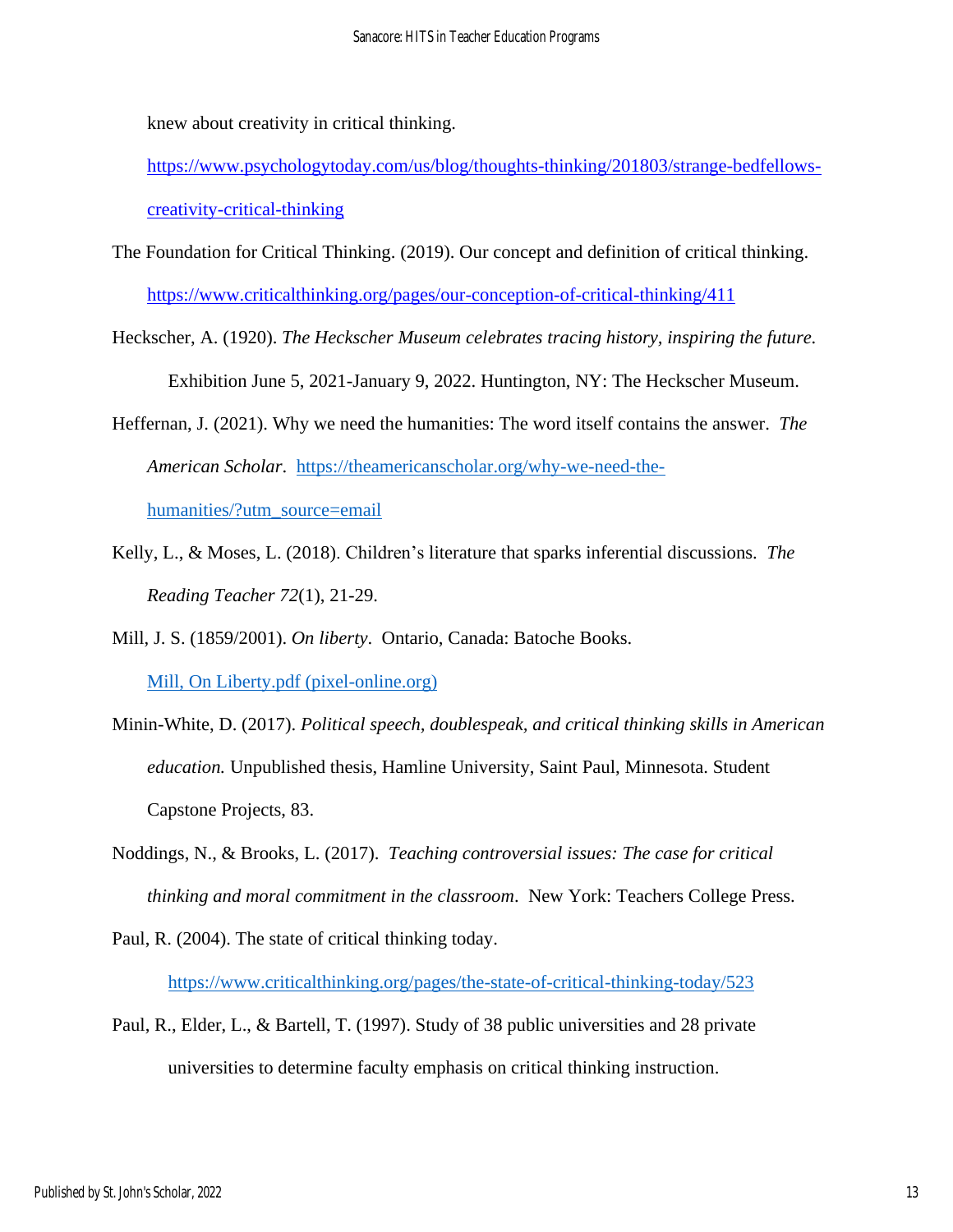*The Reading Professor, Vol. 45, Iss. 1 [2022], Art. 8*

[http://www.criticalthinking.org/pages/study-of-38-public-universities-and-28-private](https://www.google.com/search?q=http%3A%2F%2Fwww.criticalthinking.org%2Fpages%2Fstudy-of-38-public-universities-and-28-private-universities-to-determine-faculty-emphasis-on-critical-thinking-in-instruction%2F598&source=hp&ei=F5kSYoPQNejOytMP6qGQ-AU&iflsig=AHkkrS4AAAAAYhKnJ_q-mPLRw9zH0o7WDFZ4tFpnCa7I&ved=0ahUKEwjDt5LEhI_2AhVop3IEHeoQBF8Q4dUDCAk&uact=5&oq=http%3A%2F%2Fwww.criticalthinking.org%2Fpages%2Fstudy-of-38-public-universities-and-28-private-universities-to-determine-faculty-emphasis-on-critical-thinking-in-instruction%2F598&gs_lcp=Cgdnd3Mtd2l6EANQAFgAYIkWaABwAHgAgAEAiAEAkgEAmAEAoAECoAEB&sclient=gws-wiz)[universities-to-determine-faculty-emphasis-on-critical-thinking-in-instruction/598 -](https://www.google.com/search?q=http%3A%2F%2Fwww.criticalthinking.org%2Fpages%2Fstudy-of-38-public-universities-and-28-private-universities-to-determine-faculty-emphasis-on-critical-thinking-in-instruction%2F598&source=hp&ei=F5kSYoPQNejOytMP6qGQ-AU&iflsig=AHkkrS4AAAAAYhKnJ_q-mPLRw9zH0o7WDFZ4tFpnCa7I&ved=0ahUKEwjDt5LEhI_2AhVop3IEHeoQBF8Q4dUDCAk&uact=5&oq=http%3A%2F%2Fwww.criticalthinking.org%2Fpages%2Fstudy-of-38-public-universities-and-28-private-universities-to-determine-faculty-emphasis-on-critical-thinking-in-instruction%2F598&gs_lcp=Cgdnd3Mtd2l6EANQAFgAYIkWaABwAHgAgAEAiAEAkgEAmAEAoAECoAEB&sclient=gws-wiz) [Google Search](https://www.google.com/search?q=http%3A%2F%2Fwww.criticalthinking.org%2Fpages%2Fstudy-of-38-public-universities-and-28-private-universities-to-determine-faculty-emphasis-on-critical-thinking-in-instruction%2F598&source=hp&ei=F5kSYoPQNejOytMP6qGQ-AU&iflsig=AHkkrS4AAAAAYhKnJ_q-mPLRw9zH0o7WDFZ4tFpnCa7I&ved=0ahUKEwjDt5LEhI_2AhVop3IEHeoQBF8Q4dUDCAk&uact=5&oq=http%3A%2F%2Fwww.criticalthinking.org%2Fpages%2Fstudy-of-38-public-universities-and-28-private-universities-to-determine-faculty-emphasis-on-critical-thinking-in-instruction%2F598&gs_lcp=Cgdnd3Mtd2l6EANQAFgAYIkWaABwAHgAgAEAiAEAkgEAmAEAoAECoAEB&sclient=gws-wiz)

- Sanacore, J. (2022). *Teaching critical thinking in the context of political rhetoric: A guide for classroom practice*. New York: Routledge/Taylor & Francis.
- Sanacore, J., & Palumbo, A. (2010). Middle school students need more opportunities to read across the curriculum. *The Clearing House, 83*(5), 180-185.

Socrates. (2018). *Stanford Encyclopedia of Philosophy*.

<https://plato.stanford.edu/entries/socrates>

- Spencer, J. (2019). Five ways humor boosts creative thinking and problem solving. <https://spencerauthor.com/humor-boosts-creativity/>
- Stearns, C. (2020). Graphic novel discussion questions.

<https://study.com/academy/lesson/graphic-novel-discussion-questions.html>

- Vaughn, L. (2017). Living philosophy*.* A historical introduction to philosophical ideas. New York: Oxford University Press.
- Willingham, D. (2019). How to teach critical thinking. *Education: Future Frontiers*. Occasional Paper Series. [https://education.nsw.gov.au/our-priorities/innovate-for-the-future/education](https://education.nsw.gov.au/our-priorities/innovate-for-the-future/education-for-a-changing-world/media/documents/exar/How-to-teach-critical-thinking-Willingham.pdf)[for-a-changing-world/media/documents/exar/How-to-teach-critical-thinking-](https://education.nsw.gov.au/our-priorities/innovate-for-the-future/education-for-a-changing-world/media/documents/exar/How-to-teach-critical-thinking-Willingham.pdf)[Willingham.pdf](https://education.nsw.gov.au/our-priorities/innovate-for-the-future/education-for-a-changing-world/media/documents/exar/How-to-teach-critical-thinking-Willingham.pdf)
- Willingham, D. (2020). How to teach critical thinking. *Impact: Journal of the Chartered College of Teaching*. <https://impact.chartered.college/article/how-to-teach-critical-thinking/>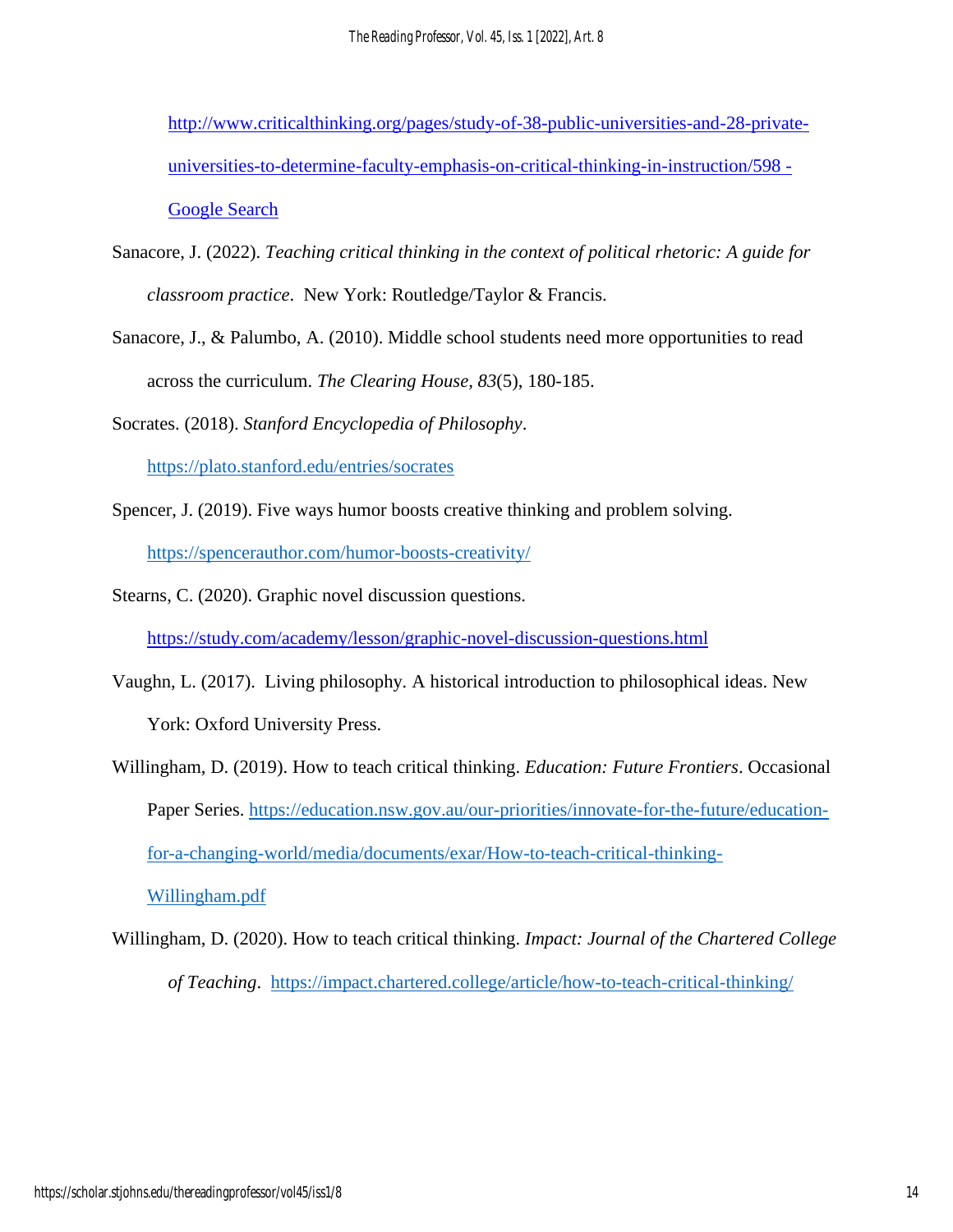## **Figure I**

*A comprehensive, substantive concept of critical thinking fostered across the* 

\_\_\_\_\_\_\_\_\_\_\_\_\_\_\_\_\_\_\_\_\_\_\_\_\_\_\_\_\_\_\_\_\_\_\_\_\_\_\_\_\_\_\_\_\_\_\_\_\_\_\_\_\_\_\_\_\_\_\_\_\_\_\_\_\_\_\_\_\_\_\_\_\_\_

## *curriculum*

# **Part one—An Initial Look at the Difference Between a Substantive and Non-Substantive Concept of Critical Thinking**

- faculty lack a substantive concept of critical thinking,
- studies reveal that critical thinking is rare in the college classroom,
- [faculty need] a substantive conception of critical thinking,
- what is critical thinking stripped to its essentials?

## **Part two—A Substantive Concept of Critical Thinking Reveals Common**

## **Denominators in All Academic Work**

- substantive critical thinking can be cultivated in every academic setting,
- every area or domain of thought must be thought-through to be learned,
- there is a necessary connection between critical thinking and skilled reading and writing

# **Part three—We Can Get Beyond Non-Substantive Concepts of Critical Thinking**